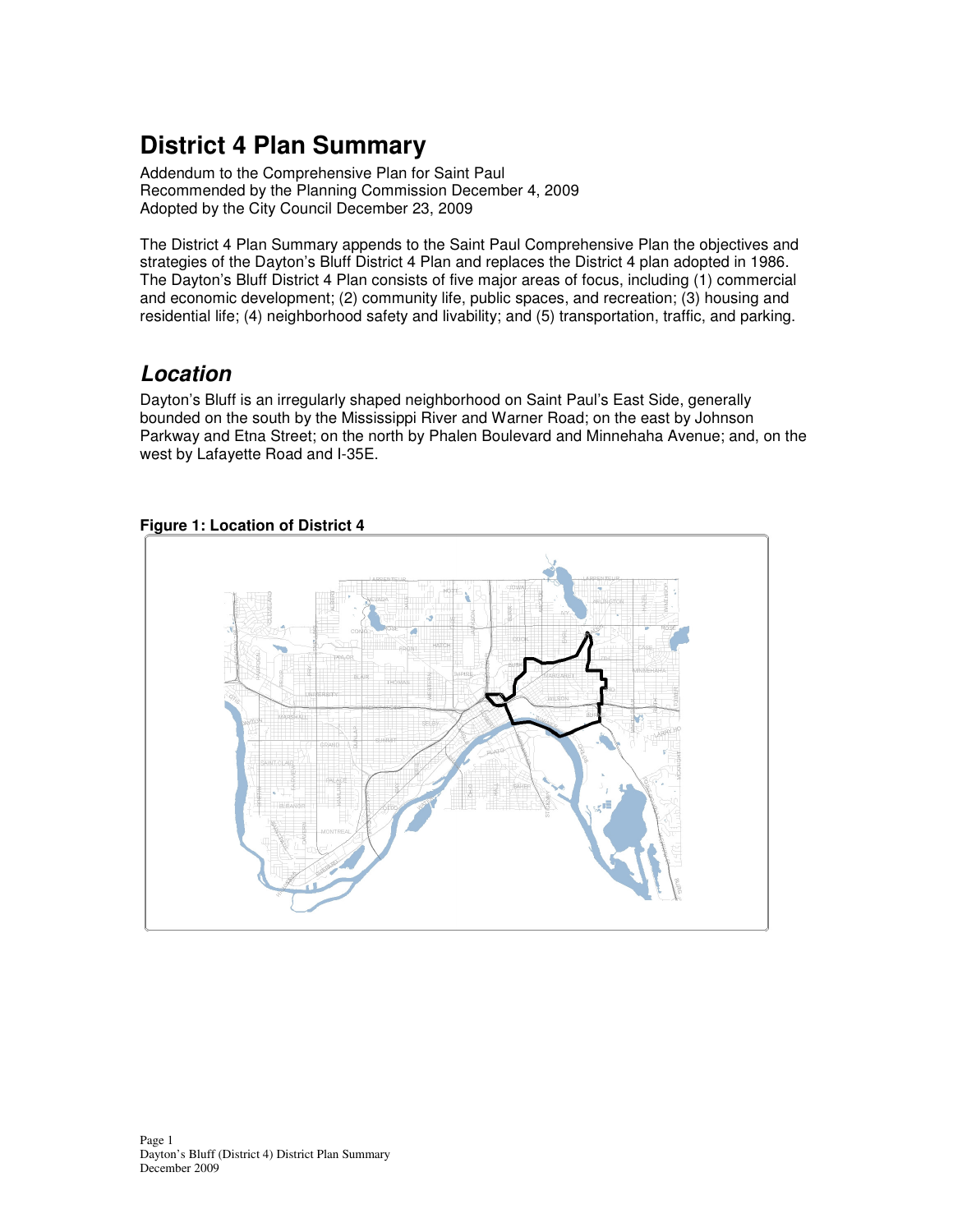# **Vision**

The vision Dayton's Bluff District 4 Plan summary includes these components:

- A revitalized business district, focused on East  $7<sup>th</sup>$  Street, Lafayette Park, and the Hudson/Earl intersection, represented by an active business organization, that provides a full range of good and services.
- Public places, such as parks, that are available for planned or spontaneous activities that engage residents. Spaces in the community which are attractive and welcoming.
- Improvements in the appearance of housing and its character, including retaining singlefamily residential units and preserving their historic architecture. Rental housing should be designed for that purpose and existing single family buildings should not be subdivided to increase the density of housing.
- Promotion of the livability of the neighborhood by enhancing its appearance through cleanliness, crime prevention and rectifying code violations.
- A comprehensive multi-modal transportation system that incorporates transit, well-paved streets and opportunities for pedestrians.

# **Strategies**

## **Commercial and economic development (C)**

Land Use

C1. Prepare a zoning study of existing commercial districts within District 4 to determine if the Traditional Neighborhood District is appropriate, particularly to promote mixed use development in these areas.

C2. Implement the policies and recommendations for the Lafayette Park business area as described in the Northeast Corridor Development Plan.

C3. Promote the reuse, instead of demolition, of existing commercial buildings.

C4. Promote the shared use of existing surface parking lots; oppose expansion of existing surface parking lots. District 4 supports the use of permeable or semi-permeable paving in parking lot construction and the use of rain gardens to reduce runoff.

C5. The Department of Safety and Inspections shall enforce regulations regarding the operations of retail stores; specifically, the issues of waste disposal, advertising, and parking.

C6. Collaborate with District 4 to expand and implement existing façade improvement programs.

### Urban Design

C7. Utilize the East 7<sup>th</sup> Street Design Guidelines during the site plan review process for proposed projects involving new and remodeled businesses.

### Business Development

C8. Work with District 4 to strengthen the business district through the following:

• C8.1. Determine the feasibility of creating a small business incubator; search for potential sites.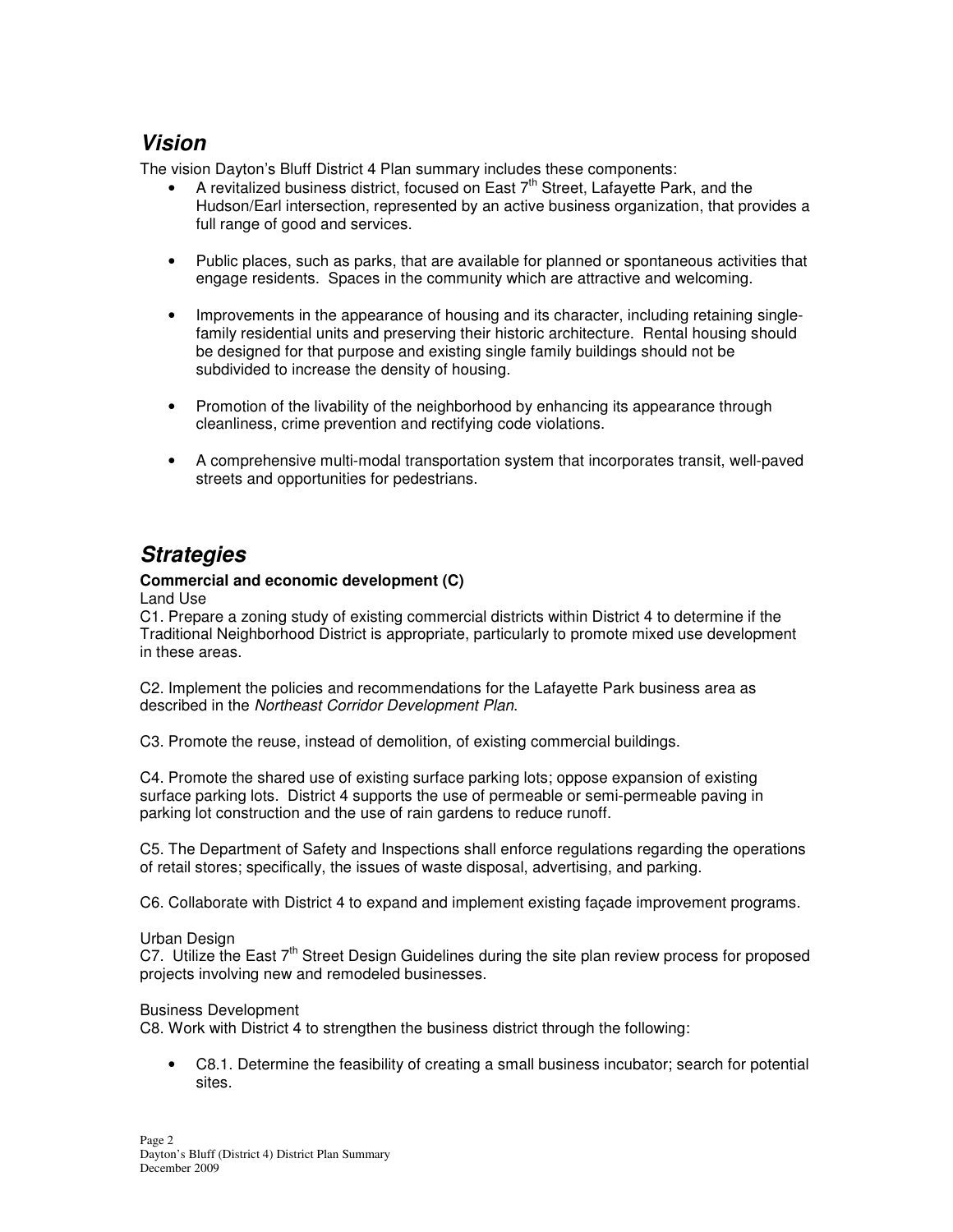- C8.2. Ensure that new commercial development includes a mixture of uses and is integrated into the existing fabric of the commercial district in which it is located; new development would adhere to the building design standards in Section 63.110 of the Zoning Code. Include community input as part of the development process.
- C8.3. Assist District 4 in partnering with an existing Community Development Corporation on programs that support business development.
- C8.4. Work with District 4 to attract businesses that provide a full range of goods and services, including a bank.

### **Community life, public spaces, and recreation (P)**

#### Urban Design

P1. Include connections, either by stairs or trails, between riverfront projects and Mounds Park and the Bruce Vento Nature Sanctuary.

### Public Works

P2. Identify key gateways into the community; work with District 4 to prepare a plan for improvements intended to improve their appearance, including, but not limited to, plantings and historically sensitive signage.

P3. Install single lantern lighting in residential areas when lights are replaced as part of street reconstruction.

#### Parks and Recreation

P4. Provide an interpretive center in the Bruce Vento Nature Sanctuary that focuses on the natural and human history of the area; include information on historic locales, such as Mounds Park and Swede Hollow Park.

P5. Provide a park on the site of the former Lyman Dayton home, on Mounds Boulevard between East 3rd Street and Conway Street; collaborate with the district council on potential sources of revenue for acquisition and operation.

P6. Prepare a master plan for Mounds Park; assemble a community based advisory group to provide input on the master plan as it is being prepared.

P7. Plant flowering trees on Johnson Parkway, as trees are replaced.

P8. Work with District 4 to form a Friends group for parks within the district, or to support an existing Friends group, and devise projects for the group that uses services of volunteers.

P9. Promote the use of park and recreation facilities by including signage to identify park locations, park information in multiple languages, and maps of amenities within parks at park entrances and gathering places. Post park hours and rules at park entrances. Provide adult supervision for activities at recreation centers.

P10. Work with District 4 to make parks more accessible to pedestrians, bicyclists, transit riders, and disabled persons.

Library

P11. Maintain library service, including bookmobile visits, at the Dayton's Bluff Library.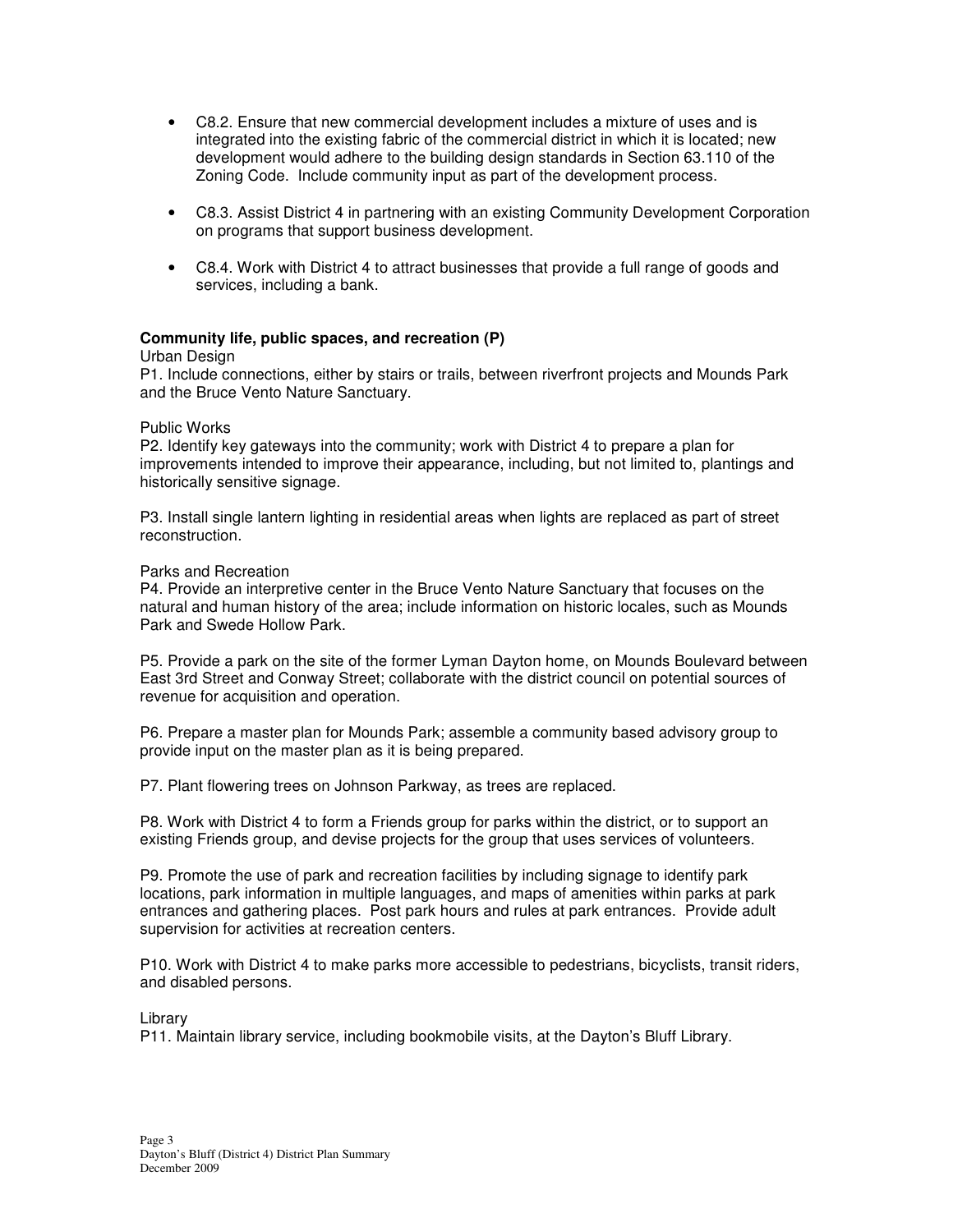#### Heritage Preservation

The Dayton's Bluff Heritage Preservation District was created by the City Council in 1992 and includes the area roughly bounded by Mounds Boulevard on the south and west; Maple, Arcade and Hope streets on the east; Beech, Greenbrier, North streets and Bates Avenue on the north.

P12. Continue to support the programs and activities of the Heritage Preservation Commission as they affect the Dayton's Bluff Heritage Preservation District.

P13. Study the potential of establishing a conservation district(s) in District 4 outside the boundaries of the Dayton's Bluff Heritage Preservation District; criteria for said conservation districts shall be consistent with those established pursuant to policies in the Historic Preservation chapter of the adopted Comprehensive Plan.

#### **Housing and residential life (H)**

**Design** 

H1. District 4 requests that higher density residential developments be designed consistent with the City's residential design standards and with parking strategies that encourage residents to use transit, including, but not limited to, reduction in the numbers of on-site parking spaces and creation of a parking management plan that prevents spillover parking in the neighborhoods and assists residents in using transit where adequate service is available. Public Works will work with the district council and the developer on issues related to on-street parking for the project and street design.

#### Neighborhood improvement and maintenance strategy

H2. Provide input from City code enforcement officials that District 4 can use to establish programs, such as the Good Neighbor Program, to address residential neighborhood problems.

H3. Identify problem properties and, in collaboration with District 4 and applicable neighborhood block clubs, develop strategies for addressing issues associated with them.

H4. Provide District 4 with information about Invest Saint Paul, the City's neighborhood improvement and maintenance strategy. This includes information about rehabilitation of vacant buildings and construction of new buildings on vacant sites, as well as the criteria used to determine whether vacant buildings should be rehabilitated or demolished. Seek input from District 4, as appropriate.

H5. Continue to provide District 4 with information about pending actions against vacant properties under the City's nuisance ordinance so that the district council may comment regarding proposed actions for the property.

H6. The District Council will work with developers to identify possible sites within the neighborhood to which a structure could be moved if the structure cannot be reused or cannot be incorporated into a proposed development. If demolition or rehabilitation of a structure is unavoidable, the District Council encourages "deconstruction" techniques to be used to salvage whatever materials possible for reuse.

#### Zoning

H7. Prepare a study of residential districts within District 4 to determine if, and where, duplex districts should be rezoned to single family districts. Based on the conclusions of the study, work to rezone areas that are currently zoned for duplexes so that these housing units may be returned to their original use.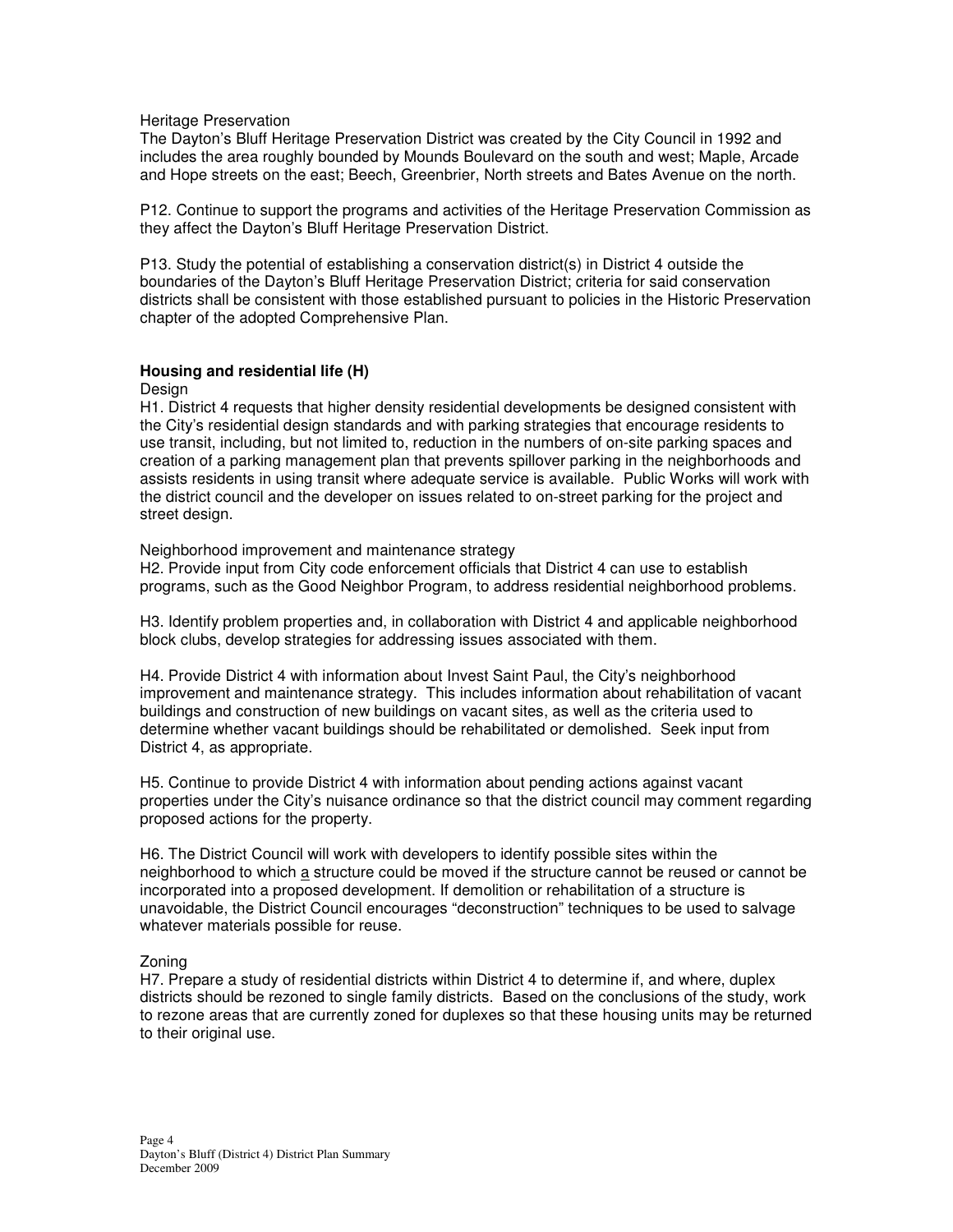### **Neighborhood safety and livability (S)**

Police

S1. Provide crime and safety information for community meetings and newsletters on a regular basis. This includes contact information for forwarding complaints about neighborhood safety issues, suggestions for improving personal and property safety, and instructions are posting house numbers to aid in quick emergency response time.

S2. Work with District 4 to provide information about crime prevention techniques and neighborhood watch programs, for dissemination to block clubs and other community groups.

S3. Provide owners of multiple family rental properties with information about safety issues and techniques for property maintenance and dealing with problem tenants.

S4. Continue the police storefront in the community and to provide lead officers for the Dayton's Bluff community.

#### Neighborhood livability

S5. District 4 will provide Public Works and Parks with information about neighborhood streets and other public areas where mid-block street lights and trimming of trees would aid pedestrians.

S6. Work with District 4 to provide information that the district council can disseminate to residents about the timely removal of snow on sidewalks, mowing of grass and trash collection.

S7. Study alternatives for trash collection; the objectives are to increase the lifespan of streets and alleys and to reduce noise.

S8. Encourage utility companies to bury lines in conjunction with development, when feasible.

S9. District 4 will provide the City with information about consistent violations of the noise regulations, as outlined in Section 293.02 of the Municipal Code, so that appropriate remedies can be determined.

S10. Continue Saint Paul's representation on the Metropolitan Airports Commission's Downtown Airport Advisory Committee and, in connection with that representation, collaborate with District 4 on issues related to Holman Field.

#### **Transportation, traffic, and parking (T)**

Physical improvements

T1. Collaborate with District 4 to develop a plan for traditional neighborhood streetscape for arterials that includes, but is not limited to, sidewalks, lantern lighting, and boulevard trees. Public Works will work with District 4 to identify the arterials. Utilize single lantern lighting, consistent with existing City lighting policy, to the greatest extent possible; install twin lantern lighting along commercial streets (i.e., on East  $7<sup>th</sup>$  Street east of Minnehaha Avenue) and major collectors in residential neighborhoods, including bridges connecting segments of commercial streets and major collectors, replacing bent straw lighting, in collaboration with the district council and affected property owners. Specific bridges are Earl Street over Interstate 94, East 7<sup>th</sup> Street between Kittson Street and Payne Avenue, and Kellogg Boulevard westerly of its intersection with East 3<sup>rd</sup> Street. Continue program of installing traditional streetscape improvements on local and collector streets in connection with the RSVP and collector street reconstruction programs.

T2. Provide improvements to facilitate left turns on East  $7<sup>th</sup>$  Street at such intersections as Mara, Arcade, and Minnehaha to improve traffic flow.

T3. Mark crosswalks and bike lanes on arterials clearly to provide safe passageways for pedestrians and cyclists.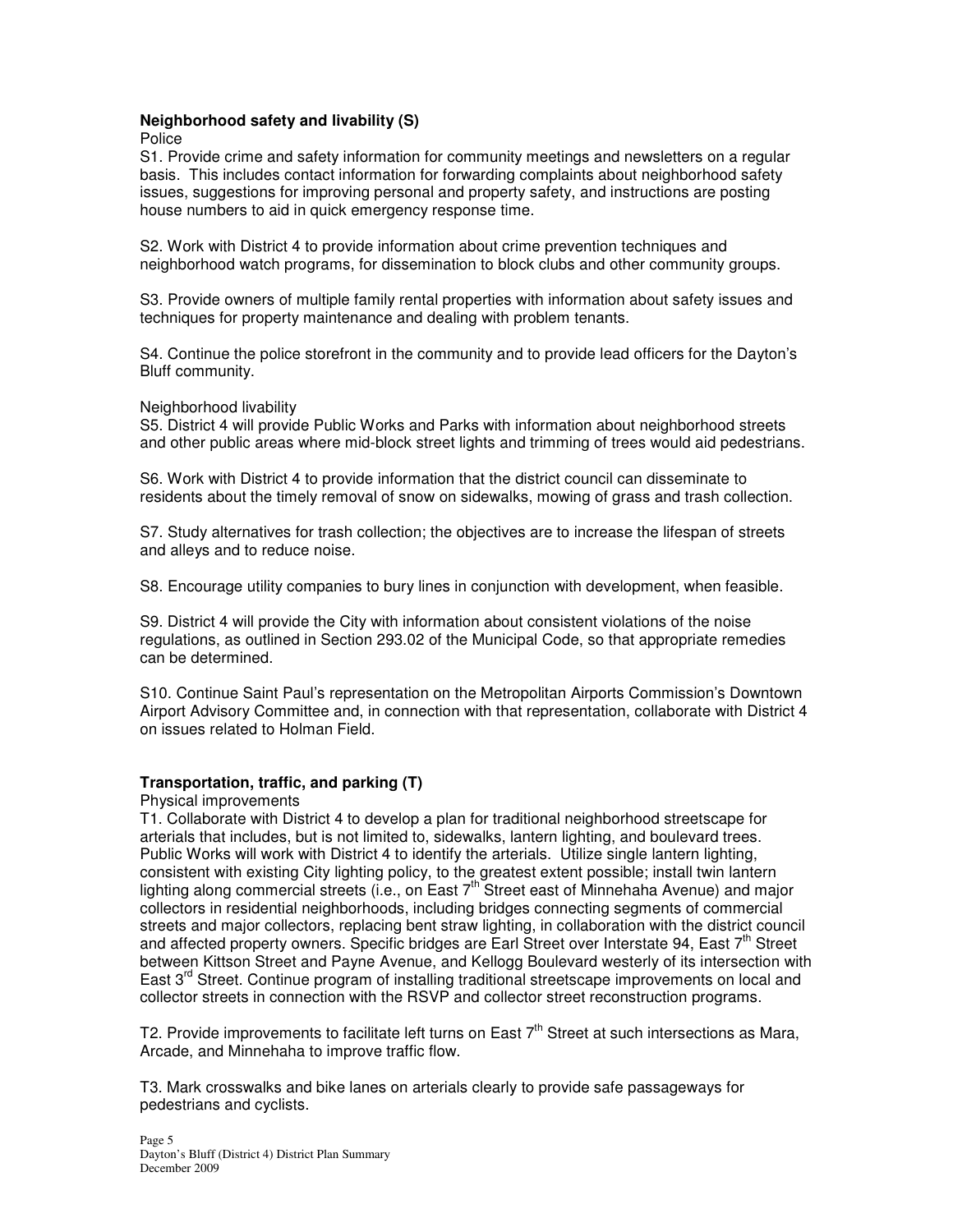T4. Provide bike racks on arterial streets near bus stops and/or businesses.

T5. Complete implementation of the Residential Street Vitality Program (RSVP) in District 4 neighborhoods.

T6. Construct sidewalks on residential streets where none exist and a need has been identified, once a petition from affected property owners is submitted to the City; preserve existing granite curbs when sidewalks are constructed.

#### Traffic operations

T7. District 4 will provide Public Works with information about a need for traffic calming measures so that Traffic staff may review and recommend action.

T8. District 4 will provide Public Works with information about locations where speeding is excessive so that Traffic staff may review and recommend action.

T9. District 4 will provide Public Works with information about intersections with a higher-thannormal number of vehicular accidents so that Traffic staff may review and recommend action.

#### Minnesota Department of Transportation

T10. Develop a policy to improve the function and appearance of freeway barriers and promote attractive plantings to improve the visual impact.

#### **Transit**

T11. Collaborate with Metro Transit on fare and route improvements.

T12. Provide for transit shelters and benches that are well-lit and maintained and that are provided with route maps and schedules. Work with District 4 to encourage East Side businesses to sponsor transit shelters with heat lamps and benches.